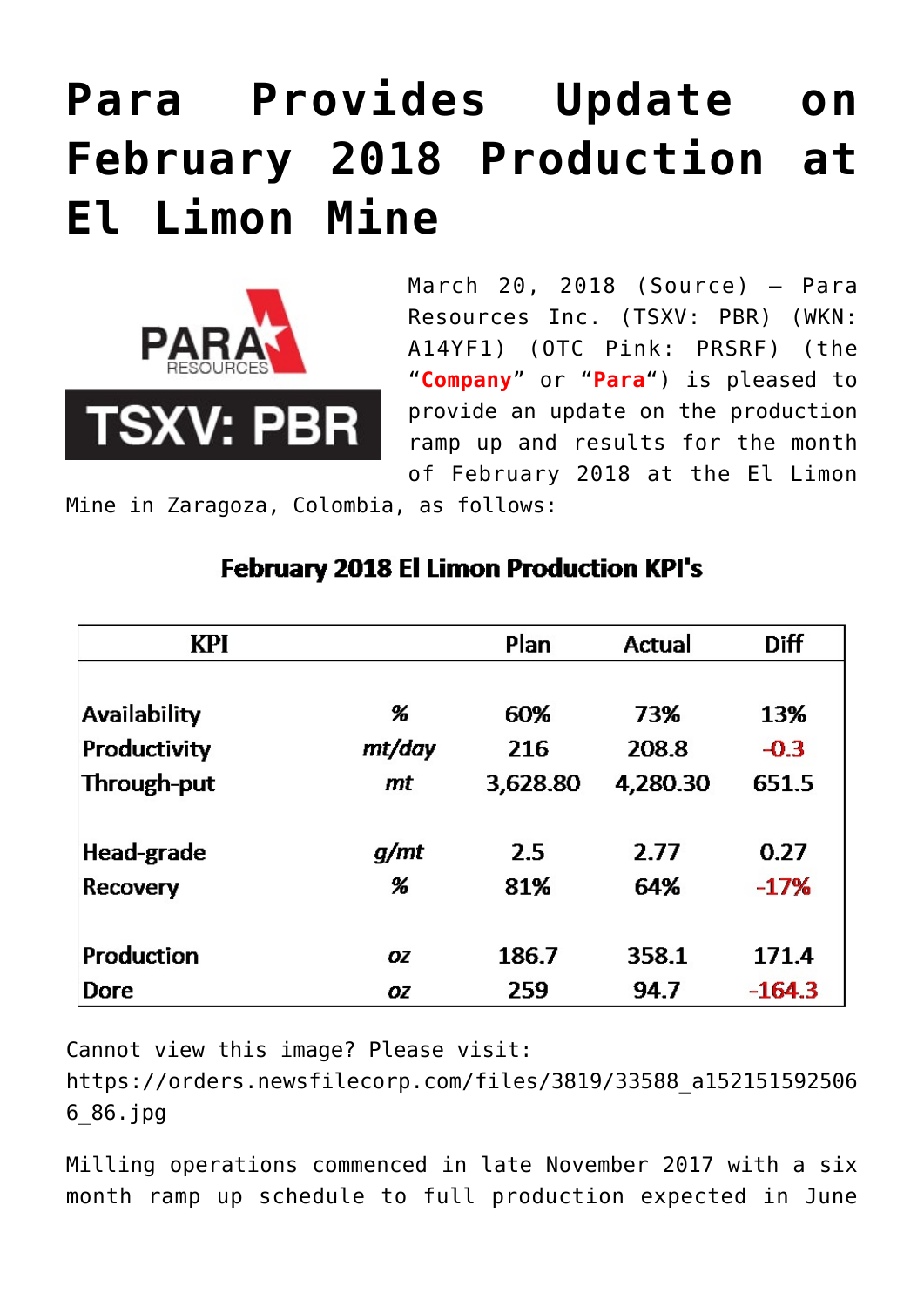2018. The plant has been optimizing recovery and availability with lower grade feed material in order to ensure gold is not lost in the early stages. The focus now is on re-commencing mining operations in the El Limon underground and sourcing mineralized rock from the small miners working on the Company's property. The formalization process is progressing with the final inspection of the small miners' operations expected in the coming weeks.

Mr. Ian Harris, Para's President states, "We are pleased with the results from operations and that we are mostly exceeding our plan. There were some minor setbacks during February some of which we have overcome and rectified and others where solutions are in process. With these improvements we are confident that we can process higher-grade material effectively and profitably. Production in February was 358.1 ounces compared to 437.6 ounces in January due to the lower average grade and downtime affecting the availability. We will begin feeding higher grade material within the coming months and remain on schedule to achieve full production by July of this year."

Mr. Harris further states, "As production and grade increases there is a natural lag time between the build-up of gold within the circuit and dore produced. This is remedied over time. In addition, precipitate grade has been lower than expected causing increased inventories and a lower smelting productivity. This has resulted in increased inventories of precipitate and higher than expected gold content in the slag. We are continuing to address these issues with improvements in clarification of rich solution and increasing smelting capacity. We are in the final stages of upgrading our sampling program to include additional flow meters and automatic samplers along with the installation of an AA machine in our lab to improve our metallurgical accounting practices."

Paulo J. Andrade, BSc Senior Geologist, vice-president for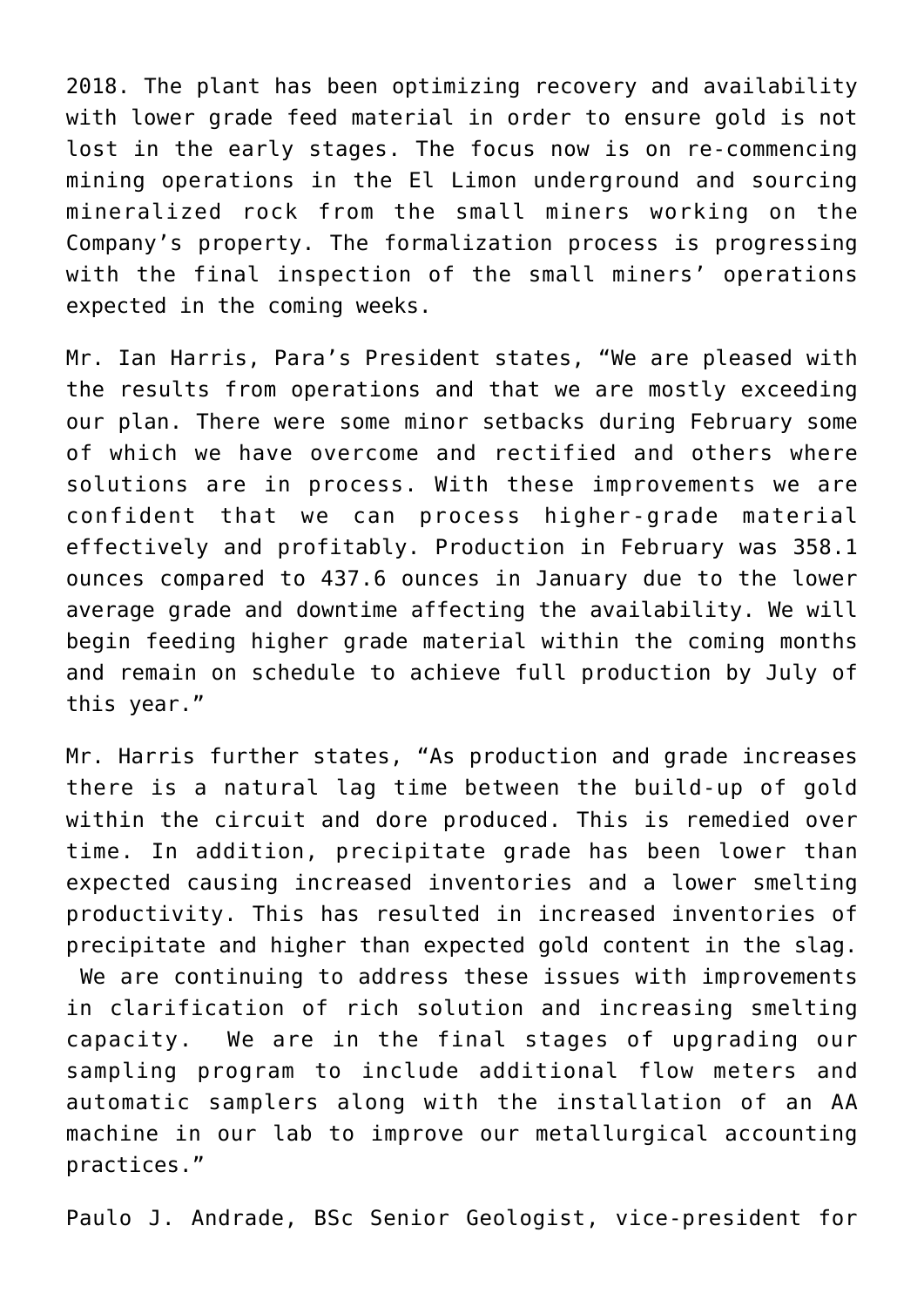Para Resources is considered by TSX and ASX a Competent Person according to CIM (NI-43-101) and JORC standards as a member of the Australian Institute of Geoscientists (MAIG # 6136), who is responsible for the geological disclosure contained in this news release.

#### **ABOUT PARA RESOURCES:**

Para is a junior producing gold mining company. Para owns approximately 80% of the El Limon project, in Colombia, which in addition to its current underground operation is purchasing mineralized rock mined by small artisanal miners working on the Company's property. The El Limon and OTU properties also have exploration and development upside. The Company also owns 88% of the Gold Road Mine in the Oatman District of Arizona. The Company has hired RPM Global as consulting engineers in order to produce a NI 43-101 Technical Report which it expects will establish a current Mineral Resource estimate and anticipates that it will publish a NI 43-101 PEA thereafter. Para will continue to take advantage of current market conditions to acquire and develop additional highly economic, near-term production assets that have strong exploration and development upside.

### **Cautionary Notes:**

This press release contains forward-looking information under Canadian securities legislation. Forward-looking information. Generally, forward-looking statements can be identified by the use of forward-looking terminology such as "plans", "expects" or "does not expect", "is expected", "budget", "scheduled", "estimates", "forecasts", "intends", "anticipates" or "does not anticipate", or "believes", or variations of such words and phrases or statements that certain actions, events or results "may", "could", "would", "might" or "will be taken", "occur" or "be achieved". All information contained in this news release, other than statements of current and historical fact, is forward looking information. Forward-looking